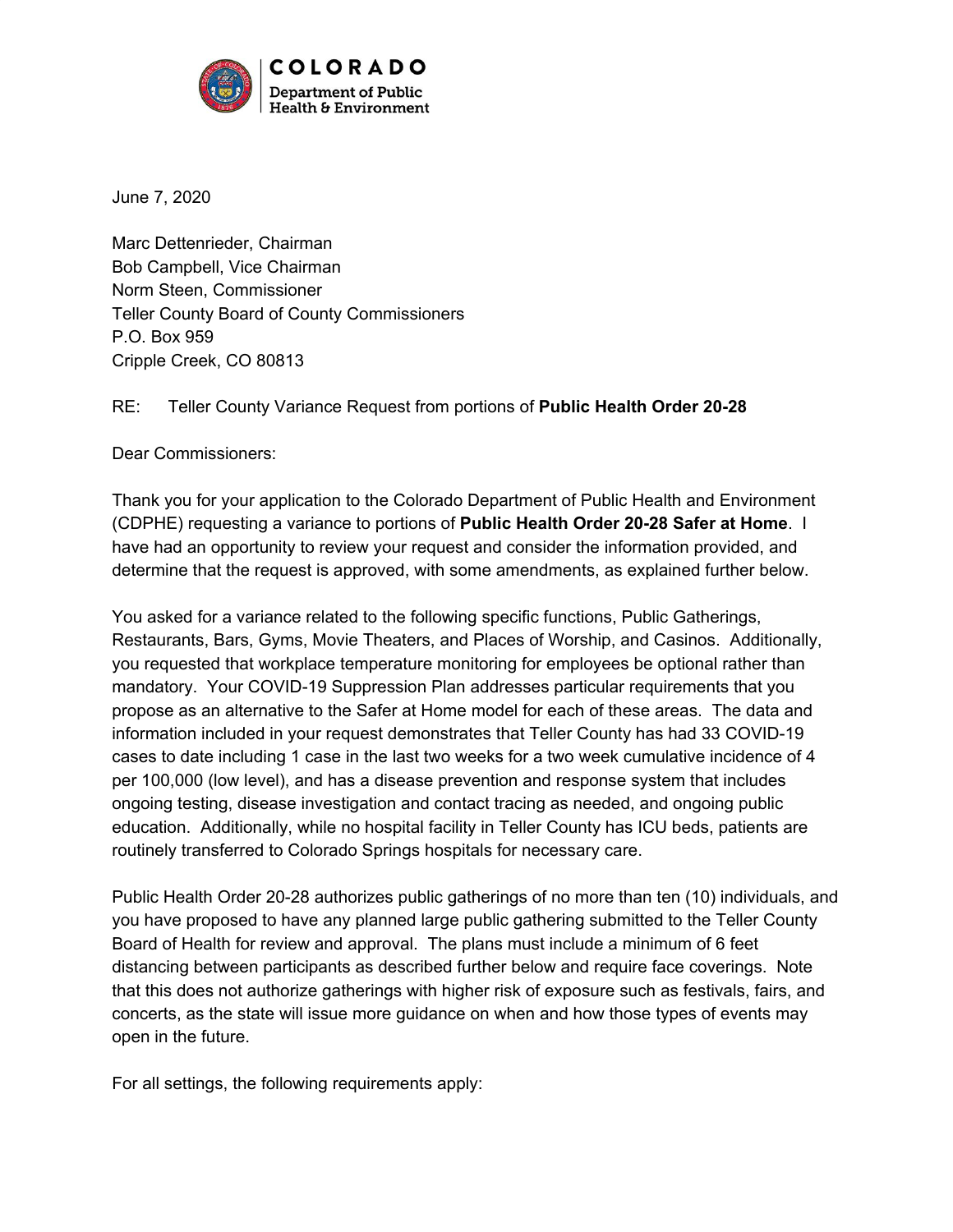Teller County Variance June 7, 2020

- In order to achieve 6 ft social distancing, the limit is 50% of the posted occupancy code limit ensuring a minimum 28 square feet per person not to exceed more than 175 people at any given time in a confined indoor space, and 250 people in any outdoor setting.
- Employees and contracted workers shall be monitored daily for symptoms, and symptomatic employees shall be excluded from the workplace and isolated until they are fever free for 72 hours, other symptoms have improved, and at least 10 days have passed since they became symptomatic.
- Require employees to wear face coverings at all times while working.
- Provide accommodations for vulnerable individuals who remain encouraged to follow the Stay at Home requirements.
- Require signage on doors telling quests that are experiencing COVID-like symptoms not to enter, and recommend that the sign posted at the door is the CDC sign (also available in Spanish)

[https://www.cdc.gov/coronavirus/2019-ncov/downloads/316129-B-StayHomeFromWork\\_](https://www.cdc.gov/coronavirus/2019-ncov/downloads/316129-B-StayHomeFromWork_Poster.pdf) [Poster.pdf](https://www.cdc.gov/coronavirus/2019-ncov/downloads/316129-B-StayHomeFromWork_Poster.pdf)

In addition to the requirements in the Suppression Plan, **movie theaters** must also meet the following requirements:

- Customers should be encouraged to wear face coverings into and inside the movie theater.
- Customers must be asked whether they have COVID-19 symptoms at the door and excluded from the facility if symptomatic.
- The facility must track the number of individuals in a theater to create appropriate distancing as follows:
	- Capacity shall be limited by the number of seats per theater
	- $\circ$  Customers must be separated by a minimum of at least three seats to the side, and must alternate every other row
	- Individuals residing in the same household will be considered one customer
	- Six feet distance must be maintained between customers
- The theater must be cleaned and disinfected between movie showings.
- Mark concession lines for a minimum of six feet distancing
- Offer touchless payment options wherever possible.

Bars that ensure access to food from a licensed retail food establishment for on-premise consumption may also operate pursuant to the public health order as amended.

Finally, you proposed to open casinos. Upon further inquiry, you submitted a revision to your variance proposal that only opens the slot machines in the casino. Opening of the slot machines only is approved at this time, with the following additions to what you propose in your application:

● Clarify how many people can ride in an elevator to comply with 6 feet distancing requirements.